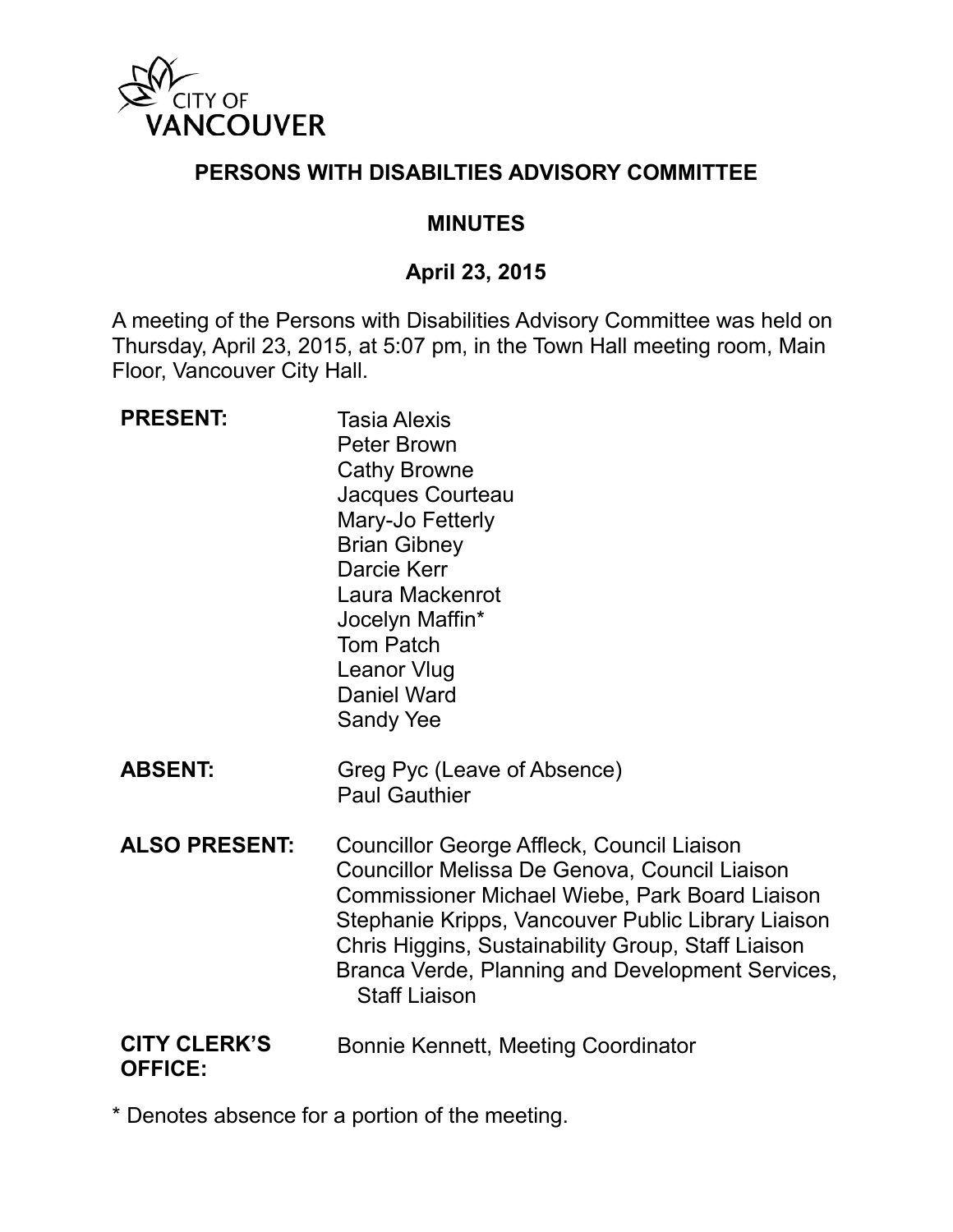#### **Leave of Absence Requests**

MOVED by Cathy Brown SECONDED by Laura Mackenrot

> THAT the Persons with Disabilities Advisory Committee approve a leave of absence for Greg Pyc for this meeting.

CARRIED UNANIMOUSLY (Jocelyn Maffin absent for the vote)

#### **Introductions**

The meeting commenced with roundtable introductions of Committee members and staff.

#### **1. Election of Chair and Vice-Chair**

The Committee agreed to postpone election of Chair and Vice-Chair to a future meeting to allow new members to become acquainted with the Committee. Subsequently, members agreed to appoint Interim Co-Chairs.

MOVED by Tasia Alexis SECONDED by Laura Mackenrot

> THAT the Persons with Disabilities Advisory Committee appoint Cathy Browne and Tom Patch as Interim Co-Chairs.

CARRIED UNANIMOUSLY

*\* \* \* \* \**

*At this point in the proceedings Tom Patch assumed the Chair.*

*\* \* \* \* \**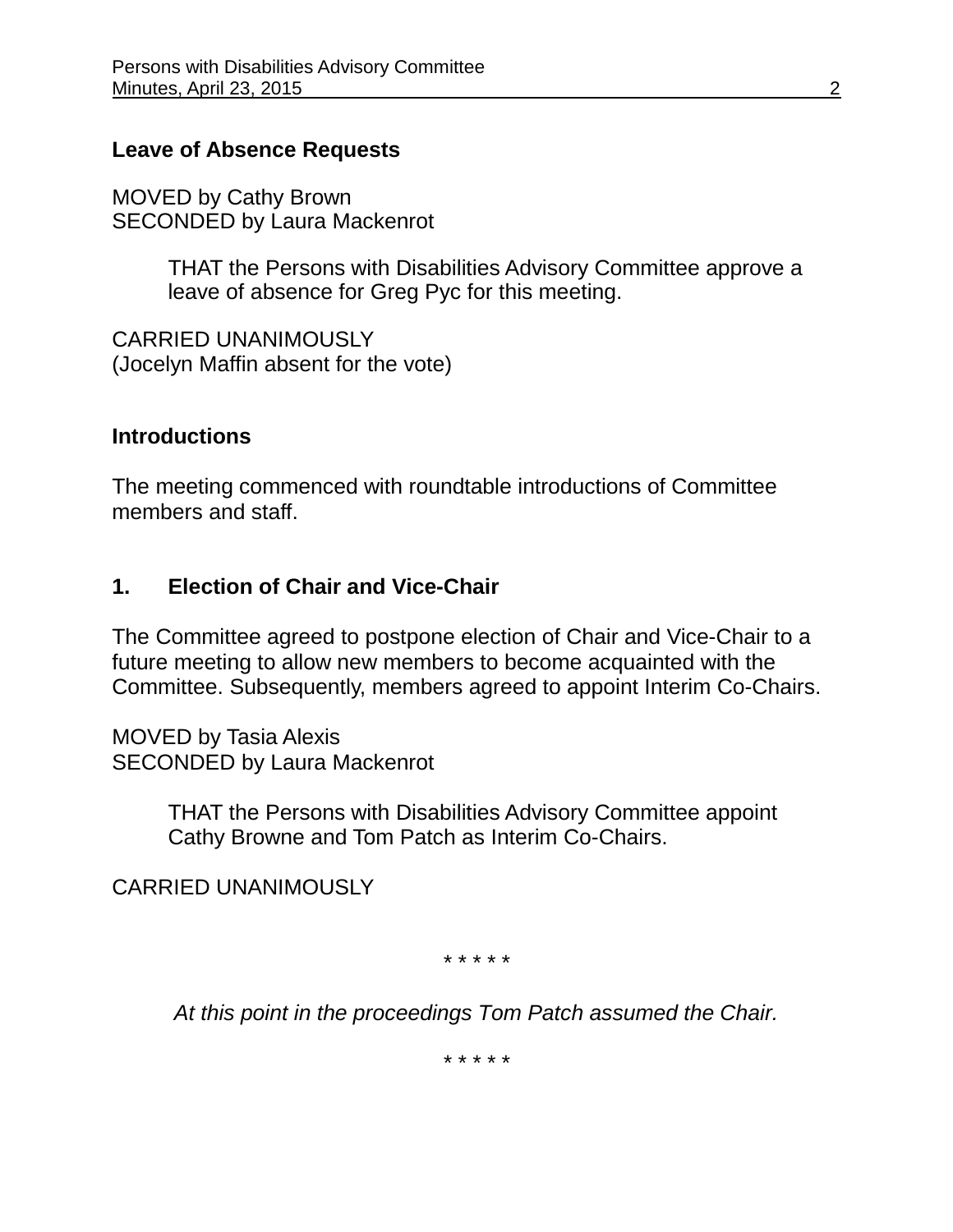#### **2. Approval of Minutes**

MOVED by Laura Mackenrot SECONDED by Tasia Alexis

> THAT the Persons with Disabilities Advisory Committee approve the minutes from the meeting on November 27, 2014, as circulated.

CARRIED UNANIMOUSLY

#### **3. Orientation and Housekeeping Matters**

The Meeting Coordinator reviewed roles and responsibilities of committee members.

#### **4. Schedule of Meetings, Attendance and Leave of Absence Requests**

The Committee approved the following schedule of meeting dates.

| <b>Month</b> | <b>Day</b> | <b>Time</b> | <b>Meeting Type</b>    | Room                    |
|--------------|------------|-------------|------------------------|-------------------------|
| April        | 23         | 5 pm        | <b>Regular Meeting</b> | <b>Town Hall</b>        |
| May          | 21         | 5 pm        | <b>Working Session</b> | <b>Town Hall</b>        |
| June         | 25         | 5 pm        | <b>Regular Meeting</b> | <b>Town Hall</b>        |
| July         | 23         | 5 pm        | <b>Working Session</b> | <b>Town Hall</b>        |
| September    | 17         | 5 pm        | <b>Regular Meeting</b> | <b>Town Hall</b>        |
| October      | 15         | 5 pm        | <b>Working Session</b> | <b>Town Hall</b>        |
| November     | 19         | 5 pm        | <b>Regular Meeting</b> | <b>Town Hall</b>        |
| December     | 10         | 5 pm        | <b>Working Session</b> | Town Hall -<br>Room 116 |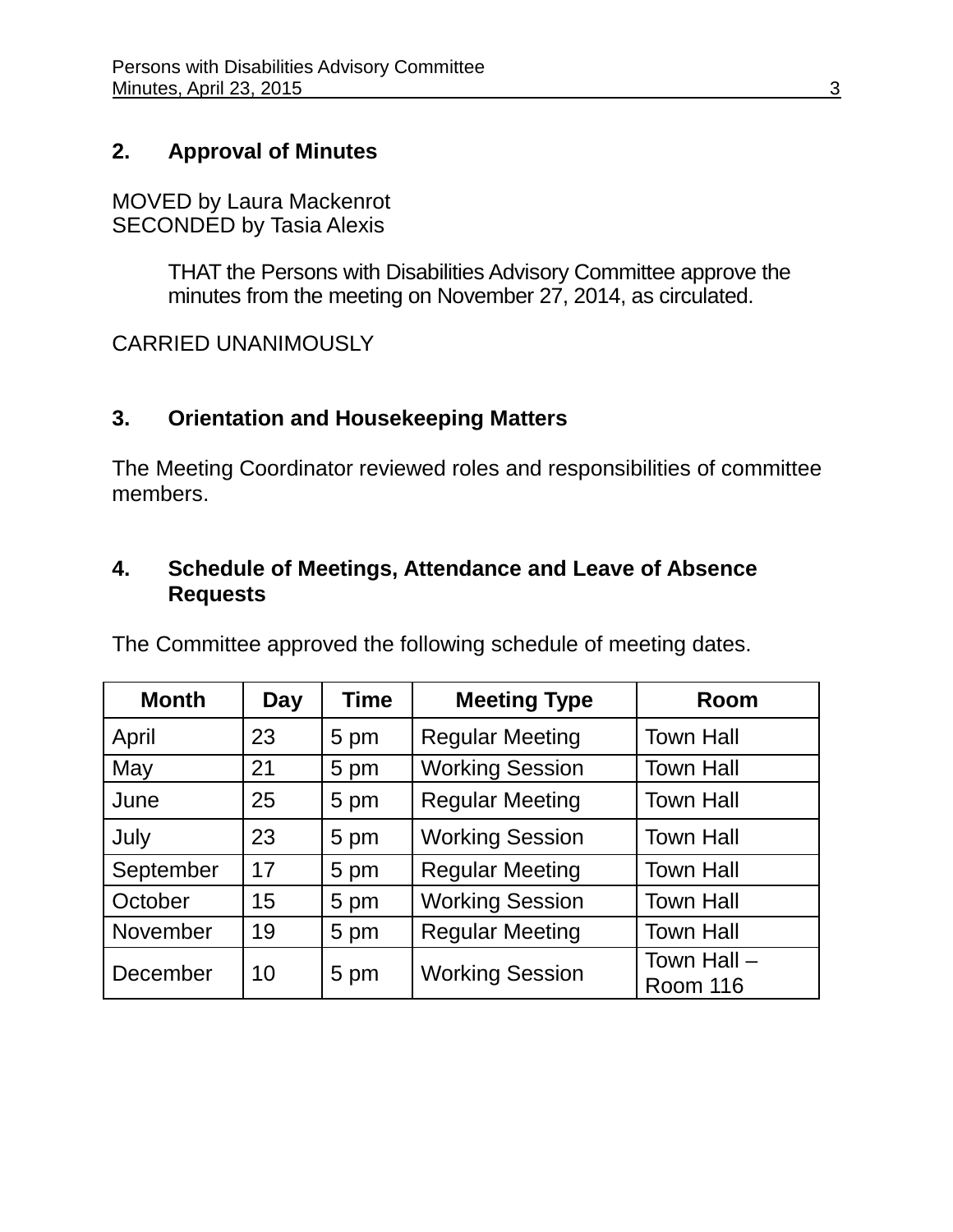## **5. Committee Liaison Updates**

## **(a) Council Liaisons Updates**

Councillor De Genova provided a brief background on her involvement in the persons with disabilities community.

Councillor Affleck noted his communications background and that he is looking forward to working with the Committee.

# **(b) Park Board Liaison Update**

Commissioner Wiebe provided updates on a number of topics including ongoing work at community centres, playgrounds, swimming facilities and updating signage.

# **(c) School Board Liaison Update**

None.

# **(d) Public Library Liaison Update**

Stephanie Kripps, Vancouver Public Library Liaison, provided an update on the Vancouver Public Library Outreach Services Review from May 2014, noting Recommendation 4:

Develop a plan to ensure accessible devices and hardware is available in the Library where patrons require them. Liaise with facilities to ensure public spaces are accessible.

# **(e) Staff Liaisons Updates**

Branca Verde, Planning and Development, noted she is eager to liaise with the Committee as needs arise.

Chris Higgins, Sustainability Group, noted his familiarity with the Building Code and the 2014 Building Bylaw surrounding accessibility.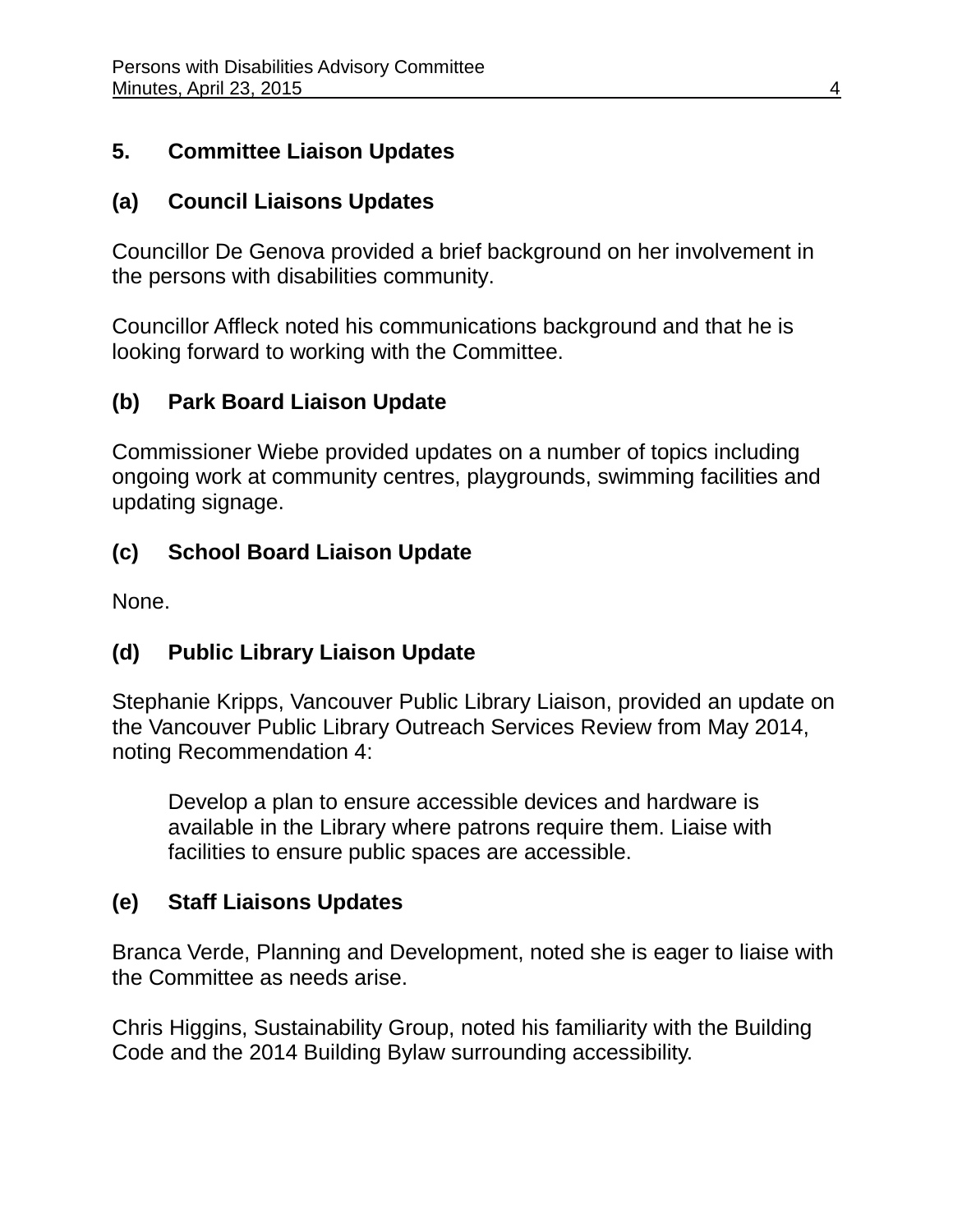# **6. Workplan (2015-2017)**

Discussion on Committee goals and objectives for the term was postponed to the working session on May 21, 2015.

Tom Patch, Cathy Brown, Tasia Alexis, Laura Mackenrot, along with past chair, Jill Weiss, provided an overview on past work of the Committee and responded to questions.

#### **7. Subcommittees**

The Committee agreed to discuss forming subcommittees at their working session on May 21, 2015.

Tom Patch discussed previous subcommittee work revolving around Transportation and Housing.

MOVED by Tom Patch SECONDED by Cathy Browne

> THAT the Persons with Disabilities Advisory Committee acknowledge Jill Weiss' outstanding leadership and effort in making this Committee productive and effective during her tenure as Chair.

CARRIED UNANIMOUSLY

# **8. Mayor's Awards of Excellence Ceremony**

Anne Nickerson, EEO, provided a brief background on the upcoming Mayor's Awards of Excellence Ceremony in July 2015.

Danica Djurkovic, Director of Facilities Planning and Development, along Karen Williams, SPARC BC, and Vince Miele, Accessibility Consultant, reviewed plans for the event being held at the Orpheum Theatre and responded to questions.

The Committee agreed to provide comments and questions on the plans for the proposed temporary ramp system for the Orpheum Theatre to Cathy Browne by April 30, 2015. Ms. Browne will then compile input from members and forward comments and questions to Ms. Djurkovic by May 4, 2015.